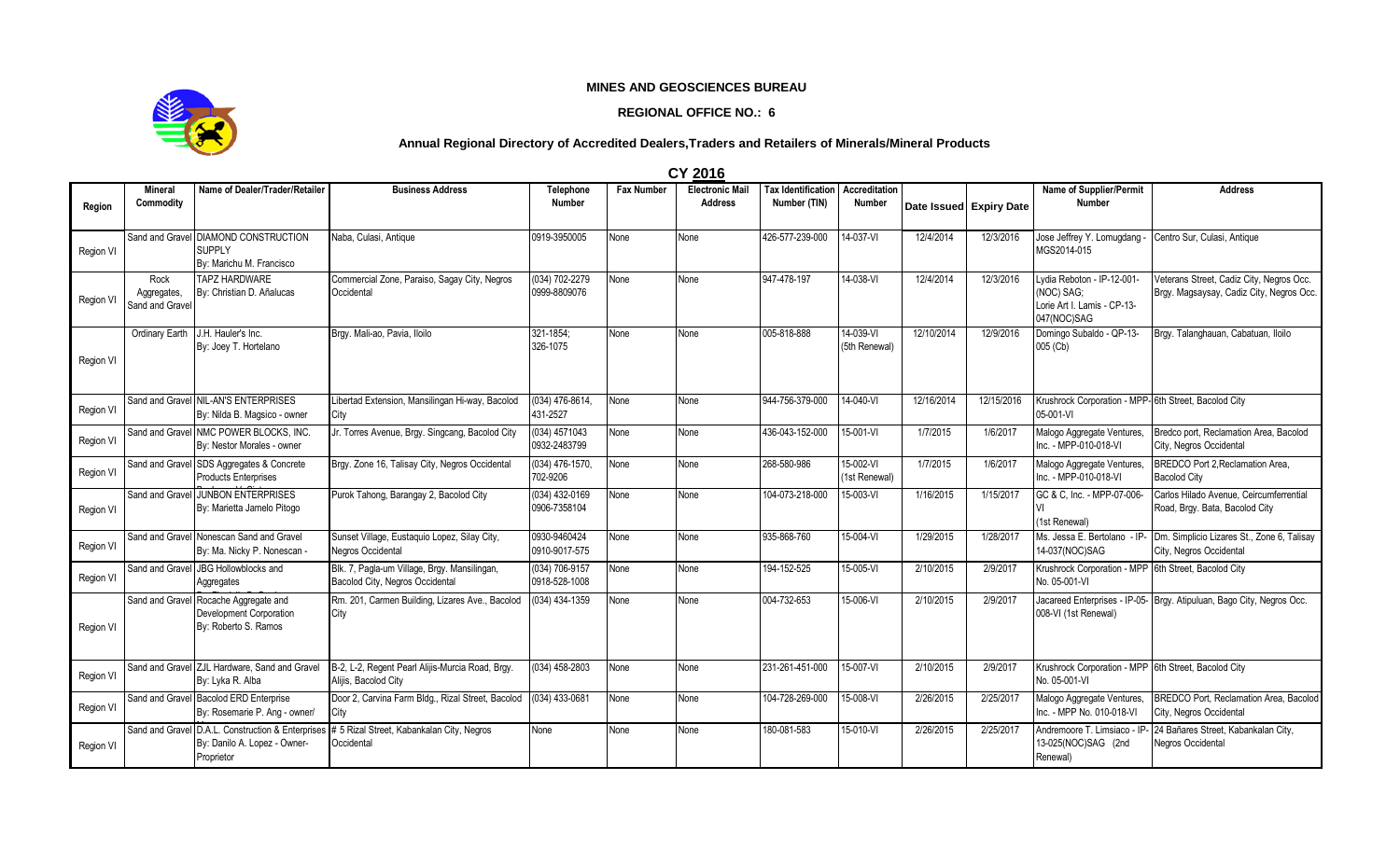|                  | <b>Mineral</b>  | Name of Dealer/Trader/Retailer                                                 | <b>Business Address</b>                                                                      | Telephone                                                          | <b>Fax Number</b>  | <b>Electronic Mail</b> | <b>Tax Identification   Accreditation</b> |                            |           |                         | Name of Supplier/Permit                                                                                                                                         | <b>Address</b>                                                                                                |
|------------------|-----------------|--------------------------------------------------------------------------------|----------------------------------------------------------------------------------------------|--------------------------------------------------------------------|--------------------|------------------------|-------------------------------------------|----------------------------|-----------|-------------------------|-----------------------------------------------------------------------------------------------------------------------------------------------------------------|---------------------------------------------------------------------------------------------------------------|
| Region           | Commodity       |                                                                                |                                                                                              | <b>Number</b>                                                      |                    | <b>Address</b>         | Number (TIN)                              | <b>Number</b>              |           | Date Issued Expiry Date | <b>Number</b>                                                                                                                                                   |                                                                                                               |
| Region VI        | Sand and Gravel | <b>Greenland Builders</b><br>By: Nestor Victor G. Rodriquez -<br>Owner         | 2nd Floor, Casa Coronacion Bldg., Roxas Avenue,<br>Kalibo, Aklan                             | (036) 268-3356                                                     | None               | None                   | 102-219-958                               | 15-009-VI<br>(1st Renewal) | 2/26/2015 | 2/25/2017               | Kim lann Lugdang -<br>MGS2013-029:<br>Augustus M. Gonzales -<br>MGS2014-022                                                                                     | Poblacion, Sebaste, Antique<br>Providence Subd., Balabag, Pavia, Iloilo                                       |
| <b>Region VI</b> |                 | Sand and Gravel N M D Construction Supply<br>By: Aileen R. Conlu - Owner       | Room 201, St. Jude Building, Brgy. 15, Bacolod<br>City                                       | Mobile No. 0922-<br>2702964                                        | None               | None                   | 113-639-305                               | 15-012-VI                  | 3/2/2015  | 3/1/2017                | Richard L. Espida - IP-13-<br>034(NOC)SAG                                                                                                                       | Brgy. E. Lopez, Silay City, Negros<br>Occidental                                                              |
| Region VI        |                 | Sand and Gravel VAF General Merchandise<br>By: Vic Anthony Florido - Owner     | Rizal Street, Brgy. Ma-ao, Bago City, Negros<br>Occidental                                   | (034) 4730607                                                      | None               | None                   | 180-081-281                               | 15-011-VI<br>2nd Renewal   | 3/2/2015  | 3/1/2017                | G C and C, Inc. - MPP No. 07<br>006-VI (1st Renewal)<br>Nestor J. Gargarita - IP-12-<br>020-(NOC) SAG                                                           | Carlos Hilado Ave., Circumferencial Rd.<br>Brgy. Bata, Bac. City<br>Libertad Ext., Bacolod City, Negros Occ   |
| Region VI        | Sand and Gravel | <b>GBB Hollow Blocks &amp; Aggregates</b><br>By: Giovanni B. Balbastro - owner | Carlos Hilado Hi-way, Brgy. Bata, Bacolod City                                               |                                                                    | None               | None                   | 110-239-610                               | 15-013-VI<br>2nd Renewal   | 3/2/2015  | 3/1/2017                | GC & C, Incorporated - MPP-<br>07-006-VI                                                                                                                        | Carlos Hilado Ave., Circumferencial Rd.<br>Brgy. Bata, Bac. City                                              |
| Region VI        |                 | Sand and Gravel Higher Ground Marketing<br>By Nerrisa C. Candiasan - owner     | Lirio, Forest Park Ave., Taculing, Bacolod City or<br>Magsaysay Ave., Singcang, Bacolod City | none                                                               | None               | None                   | 403-434-095-000                           | 15-014-VI                  | 3/19/2015 | 3/18/2017               | GC & C, Incorporated - MPP-<br>07-006-VI<br>1st Renewal)                                                                                                        | Carlos Hilado Ave., Circumferential Road,<br>Barangay Bata, Bacolod City                                      |
| Region VI        | Sand and Gravel | Rocks and Blocks Trading<br>By: Danilo A. Villadolid -<br>President            | Lot 455 Magsaysay-J.R. Torres Avenue, Singcang,<br><b>Bacolod City</b>                       | $(034)432 - 1960$<br>Mobile No.<br>09107625735                     | None               | None                   | 445-053-961-000                           | 15-015-VI<br>Renewal       | 3/27/2015 | 3/26/2017               | GC & C, Incorporated - MPP-<br>07-006-VI<br>(1st Renewal)                                                                                                       | Carlos Hilado Ave., Circumferential Road.<br>Barangay Bata, Bacolod City                                      |
| Region VI        |                 | Sand and Gravel NAA & J Construction Supply<br>By: Nomar A. Abasquez -         | Brgy. Haquinit, La Carlota City, Negros Occ.                                                 | 0928-4608824                                                       | None               | None                   | 924-328-566                               | 15-016-VI<br>1st Renewal   | 3/27/2015 | 3/26/2017               | 008-VI (1st Renewal)                                                                                                                                            | Jacareed Enterprises - IP-05- Brgy., Atipuluan, Bago City, Negros Occ                                         |
| Region VI        | Sand and Gravel | <b>NWJS Trading &amp; General</b><br>Merchandise, Inc.                         | H. Street Hermelinda Homes, Mansilingan,<br><b>Bacolod City</b>                              | $(034)436 - 5388$<br>Mobile No.                                    | None               | None                   | 454-246-346-4444 15-017-VI                |                            | 4/22/2015 | 4/21/2017               | Krushrock Corporation - MPP 6th Street, Bacolod City<br>No. 05-001-VI                                                                                           |                                                                                                               |
| Region VI        | Sand and Grave  | <b>CLOMA'S Enterprise</b><br>By: Felma V. Cloma -<br>owner/proprietor          | Brgy. Tabucan, Cabatuan, Iloilo                                                              | None                                                               | None               | None                   | 928-923-878                               | 15-018-VI                  | 4/22/2015 | 4/21/2017               | IG Sand and Gravel &<br><b>Construction Supplies - CA</b><br>No. 14-026-VI:<br>Felma V. Cloma - CP-<br>046(14)PI (Cb)<br>Aries Octaviano - CP-<br>002(15)PI(AI) | #19 Burgos St., La Paz, Iloilo City<br>Brgy. Tabucan, Cabatuan, Iloilo<br>No. 60-A Jalandoni St., Iloilo City |
| Region VI        |                 | Sand and Gravel New Lima Hollow Block Maker<br>By: Marie Jean Lim Chua - owner | #1526 Benares St., Capitol Heights, Villamonte,<br><b>Bacolod City</b>                       | (034) 433-2925;<br>(034) 433-0902                                  | None               | None                   | 277-871-198                               | 15-019-VI<br>1st Renewal   | 4/22/2015 | 4/21/2017               | Malogo Aggregate Ventures,<br>Inc. - MPP-010-018-VI                                                                                                             | <b>BREDCO Port 2, Reclamation Area,</b><br><b>Bacolod City</b>                                                |
| Region VI        | Sand and Gravel | St. Raymund Construction, Inc.                                                 | Mabini St., Brgy. Talaban, Himamaylan City,<br>Negros Occidental                             | (034) 434-9583<br>Mobile No. 0925-                                 | <b>None</b>        | None                   | 1-780-168-274                             | 15-020-VI                  | 5/12/2015 | 5/11/2017               | Maria Mura Tabuhin Jareno<br>IP-13-012(NOC)SAG                                                                                                                  | Overflow, Brgy. Hilamonan, Kabankalan<br>City, Negros Occidental                                              |
| Region VI        | Sand and Grave  | Cervañez Hollow Blocks, Sand<br>and Gravel<br>By: Roda Marie Cervañez Rojas    | Purok Busay, Brgy. Cabug, Bacolod City                                                       | $(034)$ 457-7084<br>Mobile No. 0943-<br>6472400                    | None               | None                   | 934-550-752                               | 15-021-VI                  | 5/12/2015 | 5/11/2017               | Jacareed Enterprises - IP-05<br>008-VI (1st Renewal)                                                                                                            | By: Eduardito L. Campos<br>Room 201 Carmen Building, Lizares<br>Avenue, Bacolod City                          |
| Region VI        | Sand and Gravel | <b>CLG Commercial Corporation</b><br>By: Marianito G. Gavieta Jr.              | Araneta St., Pahanocoy, Bacolod City                                                         | $(034)$ 444-2520<br>Mobile No. 0907-<br>4651115 & 0927-<br>2783868 | $(034) 704 - 3751$ | None                   | 293-496-177-000                           | 15-022-VI<br>(Renewal)     | 5/12/2015 | 5/11/2017               | Krushrock Corporation - MPP-6th Street, Bacolod City<br>05-001-VI (1st Renewal)                                                                                 |                                                                                                               |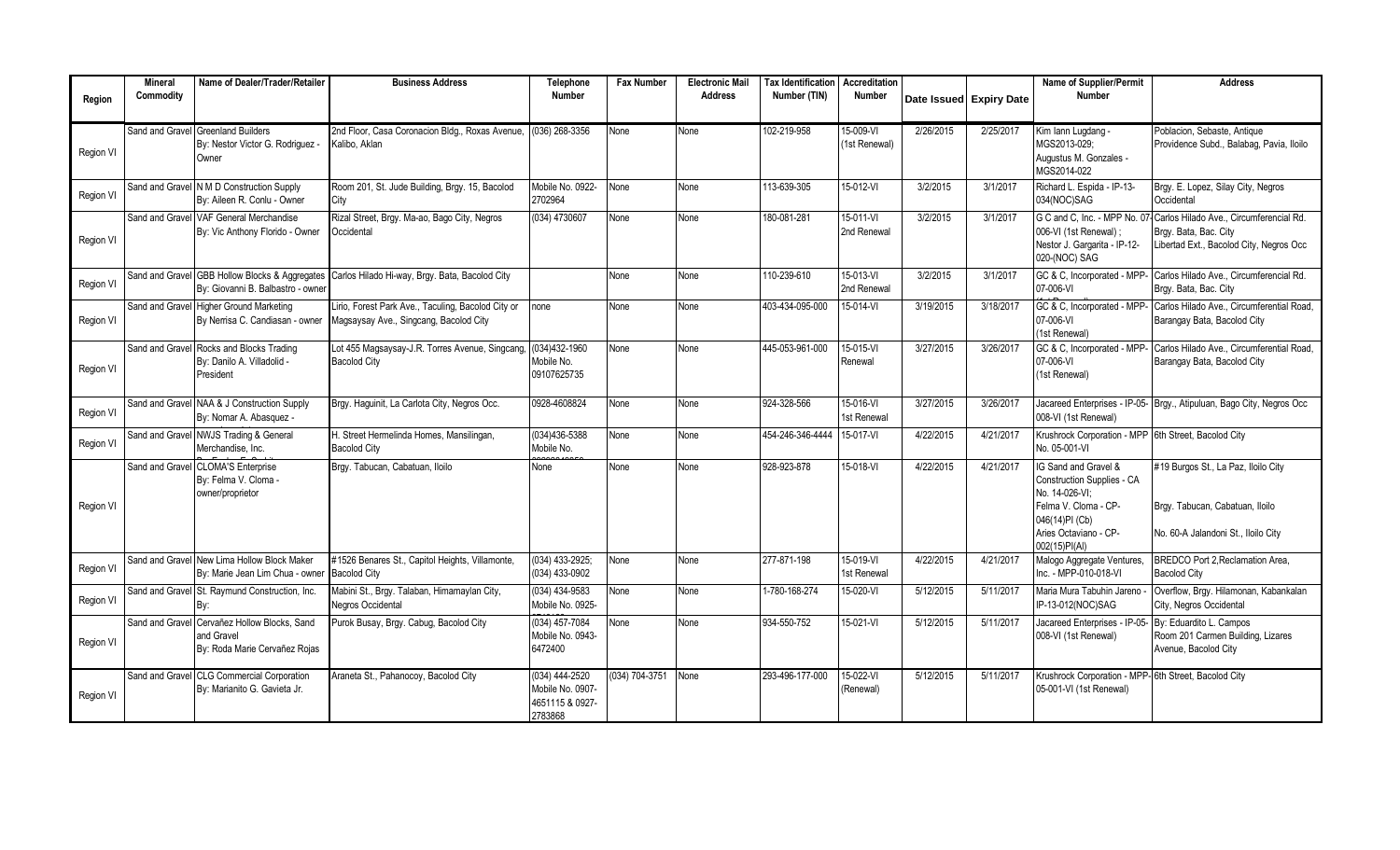|           | <b>Mineral</b>                 | Name of Dealer/Trader/Retailer                 | <b>Business Address</b>                          | <b>Telephone</b>            | <b>Fax Number</b> | <b>Electronic Mail</b> | <b>Tax Identification</b> | Accreditation          |           |                         | Name of Supplier/Permit                  | <b>Address</b>                                                  |
|-----------|--------------------------------|------------------------------------------------|--------------------------------------------------|-----------------------------|-------------------|------------------------|---------------------------|------------------------|-----------|-------------------------|------------------------------------------|-----------------------------------------------------------------|
| Region    | Commodity                      |                                                |                                                  | <b>Number</b>               |                   | <b>Address</b>         | Number (TIN)              | <b>Number</b>          |           | Date Issued Expiry Date | <b>Number</b>                            |                                                                 |
|           |                                |                                                |                                                  |                             |                   |                        |                           |                        |           |                         |                                          |                                                                 |
|           | Sand and                       | Damasco Marketing                              | Brgy. Ungka 1, Pavia, Iloilo                     | $(033) - 3296458$           | None              | None                   | 122-003-702               | 15-023-VI              | 5/18/2015 | 5/17/2017               | Gregorio R. Domejes - CP-                | Brgy. Tiring, Cabatuan, Iloilo                                  |
| Region VI | Gravel, Ordinary               | By: Nathaniel H. Damasco -                     |                                                  |                             |                   |                        |                           | (Renewal)              |           |                         | 010(15) PI (Cb);                         |                                                                 |
|           | Earth                          | owner                                          |                                                  |                             |                   |                        |                           |                        |           |                         | Policarpio Suresca - QP-14-              | Brgy. Ungka, Jaro, Iloilo City                                  |
|           | Sand and Grave                 | Angel One Marketing                            | Blk 1 Ledesco Village, Brgy, Cubay, Jaro, Iloilo | (033)329-45-47              | None              | None                   | 938-037-140               | 15-024-VI              | 5/18/2015 | 5/17/2017               | 008 (Sm)<br>Gregorio R. Domejes - CP-    | Brgy. Tiring, Cabatuan, Iloilo                                  |
| Region VI |                                | By: Teofilo G. Aldea - Proprietor              | City                                             | Mobile No.                  |                   |                        |                           |                        |           |                         | 010(15) PI (Cb)                          |                                                                 |
|           |                                |                                                |                                                  | 09993285602                 |                   |                        |                           |                        |           |                         |                                          |                                                                 |
|           | Sand and                       | Gene Canaya Sand & Gravel                      | Codova Norte, Tigbauan, Iloilo                   | Mobile No. 0920-            | None              | None                   | 176-347-126               | 15-025-VI              | 5/22/2015 | 5/21/2017               | Roberto Vales - QP-14-012                | Fairville Subd., Sta. Barbara, Iloilo                           |
| Region VI | Gravel, Ordinary               | By: Gene C. Canaya - owner                     |                                                  | 5165800                     |                   |                        |                           |                        |           |                         |                                          | Bagumbayan, Tigbauan, Iloilo                                    |
|           | Earth                          |                                                |                                                  |                             |                   |                        |                           |                        |           |                         | Helen Cater - CP-019 (15) PI             |                                                                 |
|           |                                | Sand and Gravel 11256 Construction. Inc.       | Brgy. Nanca/Aidsisa, E.B. Magalona, Negros       | Mobile No. 0908-            | None              | None                   | 271-206-553               | 15-026-VI              | 5/25/2015 | 5/24/2017               | Malogo Aggregate Ventures,               | uzuriaga St., Bacolod City                                      |
| Region VI |                                | By: Jose Lindy G. Chan                         | Occidental                                       | 7637092                     |                   |                        |                           |                        |           |                         | Inc. By: Roberto L. Hinolan -            |                                                                 |
|           |                                |                                                |                                                  |                             |                   |                        |                           |                        |           |                         | MPP-010-18-VI                            |                                                                 |
|           |                                | Sand and Gravel Welly Catalan Sand and Gravel  | Brgy. Pader, Dueñas, Iloilo                      | Mobile No. 0908-            | None              | None                   | 131-380-401               | 15-027-VI              | 6/9/205   | 6/8/2017                | Reynaldo L. Catalan - CP-                | Brgy. Pader, Dueñas, Iloilo                                     |
| Region VI |                                | By: Welly Catalan - owner                      |                                                  | 1692490                     |                   |                        |                           |                        |           |                         | 023(15) PI (Dñ)                          |                                                                 |
|           |                                | Sand and Gravel J-Four's Sand and Gravel       | Prk. Papaya, Brgy. Calumangan, Bago City,        | Mobile No. 0929-            | None              | None                   | 438-223-817               | 15-028-VI              | 6/19/2015 | 6/18/2017               | Rafael Araneta - IP-13-                  | No. 38 Roxas Avenue, Bacolod City                               |
| Region VI |                                | By: Jose Jeffrey F. Perez -                    | Negros Occidental                                | 3723062 and 0947<br>4382896 |                   |                        |                           |                        |           |                         | 039(NOC)SAG                              |                                                                 |
|           | Sand and Grave                 | Proprietor<br>R.A.G. Corona Construction and   | Door #5, 3rd Flr., Tifafany Building, Gonzaga    | (034) 703-3504              | None              | None                   | 259-192-019               | 15-029-VI              | 6/24/2015 | 6/23/2017               | Malogo Aggregate Ventures,               | Luzuriaga St., Bacolod City                                     |
|           |                                | Aggregates Supply                              | Street, Bacolod City                             |                             |                   |                        |                           |                        |           |                         | Inc. By: Carmelie G. Abellar             |                                                                 |
| Region VI |                                | By: Ana Marissa Rose O. Corona-                |                                                  |                             |                   |                        |                           |                        |           |                         | MPP-010-18-VI                            |                                                                 |
|           |                                | owner                                          |                                                  |                             |                   |                        |                           |                        |           |                         |                                          |                                                                 |
|           | Sand and Gravel                | Greenland Builders 2013 Corp.                  | 2nd Floor, Casa Coronacion Bldg., Roxas Avenue,  | $(036)268 - 3356/$          | None              | None                   | 452-250-976-000           | 15-030-VI              | 7/23/2015 | 7/22/2017               | Angel C. Capadocia -                     | Tejares Subd., San Angel, San Jose,                             |
| Region VI |                                | By: Augustus M. Gonzales -                     | Kalibo, Aklan                                    | 500-7306                    |                   |                        |                           |                        |           |                         | MGS2015-023                              | Antique                                                         |
|           | Sand and Gravel                | Owner<br><b>COCI Construction &amp; Supply</b> | Purok Maharlika, Brgy. 36, Bacolod City          | Mobile No. 0922-            | None              | None                   | 911-219-621               | 15-031-VI              | 7/23/2015 | 7/22/2017               | GC & C, Incorporated - MPP               | GC&C Business Office, Carlos Hilado                             |
| Region VI |                                | By: Florencia R. Claur                         |                                                  | 8935926                     |                   |                        |                           |                        |           |                         | 07-006-VI                                | Ave., Bacolod City                                              |
|           |                                |                                                |                                                  |                             |                   |                        |                           |                        |           |                         | (1st Renewal)                            |                                                                 |
|           |                                | Sand and Gravel JVBAR Enterprises              | La Purisima Concepcion Building Cuadra-Locsin    | Mobile Nos.                 | None              | None                   | 131-326-649-000           | 15-032-VI              | 7/23/2015 | 7/22/2017               | GC & C, Incorporated - MPP-              | GC&C Business Office. Carlos Hilado                             |
| Region VI |                                | By: Jose V. Barilea, Jr. - owner               | Streets. Bacolod City                            | 0927-9688680 &              |                   |                        |                           |                        |           |                         | 07-006-VI                                | Ave., Bacolod City                                              |
|           |                                |                                                |                                                  | 0932-3567573                |                   |                        |                           |                        |           |                         | (1st Renewal)                            |                                                                 |
|           |                                | Sand and Gravel Cheney Enterprises             | 1st Road Burgos Extension, Brgy. Villamonte,     | $(034)$ 4331583             | None              | None                   | 104-074-890-000           | 15-033-VI              | 8/4/2015  | 8/3/2017                | Mountain Aggregates, Inc. -              | Carlos Hilado Ave., Circumferencial Rd.                         |
| Region VI |                                |                                                | <b>Bacolod City</b>                              | (034) 4331653               |                   |                        |                           | 2nd renewal            |           |                         | IP-05-007-VI<br>(1st Renewal)            | Brgy. Bata, Bac. City                                           |
|           | Sand and Gravel EOB Aggregates |                                                | #22 Brgy. #36, Quezon Avenue, Bacolod City       | 0928-6712808                | None              | None                   | 184-942-742-000           | 15-034-VI              | 8/6/2015  | 8/5/2017                | Noemi D. Yu - CP-14-                     | Sta. Clara Avenue. Sta. Clara Subdivision.                      |
| Region VI |                                | By: Billy Lobaton Alarcon - owner              |                                                  |                             |                   |                        |                           |                        |           |                         | 042(NOC)SAG                              | <b>Bacolod City</b>                                             |
|           |                                |                                                |                                                  |                             |                   |                        |                           |                        |           |                         |                                          |                                                                 |
|           | Sand and Gravel                | Ronnie Hollow Blocks                           | Lizares-1 Subd., Taculing Road, Bacolod City     | (034) 4332916               | None              | None                   | 150-253-508               | $15-035-\overline{VI}$ | 8/17/2015 | 8/16/2017               |                                          | Krushrock Corporation - MPP Brgy. Abuanan, Bago City, Neg. Occ. |
|           |                                |                                                |                                                  |                             |                   |                        |                           | 4th Renewal            |           |                         | No. 05-001-VI                            | (1st 6th Street, Bacolod City                                   |
| Region VI |                                |                                                |                                                  |                             |                   |                        |                           |                        |           |                         | Renewal):<br>Ban Hua Flores - IP-12-012- |                                                                 |
|           |                                |                                                |                                                  |                             |                   |                        |                           |                        |           |                         |                                          |                                                                 |
|           |                                | Sand and Gravel Five J's Hollow Blocks         | Purok Mahimayaon, Brgy. Bata                     | (034) 7060582               | None              | None                   | 156-062-447               | 15-036-VI              | 8/17/2015 | 8/16/2017               | G C & C, Incorporated - MPP              | GC&C Business Office, Carlos Hilado                             |
| Region VI |                                |                                                | <b>Bacolod City</b>                              |                             |                   |                        |                           | 1st Renewal            |           |                         | No. 07-006-VI                            | Ave., Circumferential Road, Barangay                            |
|           |                                |                                                |                                                  |                             |                   |                        |                           |                        |           |                         | (1st Renewal)                            | Bata, Bacolod City                                              |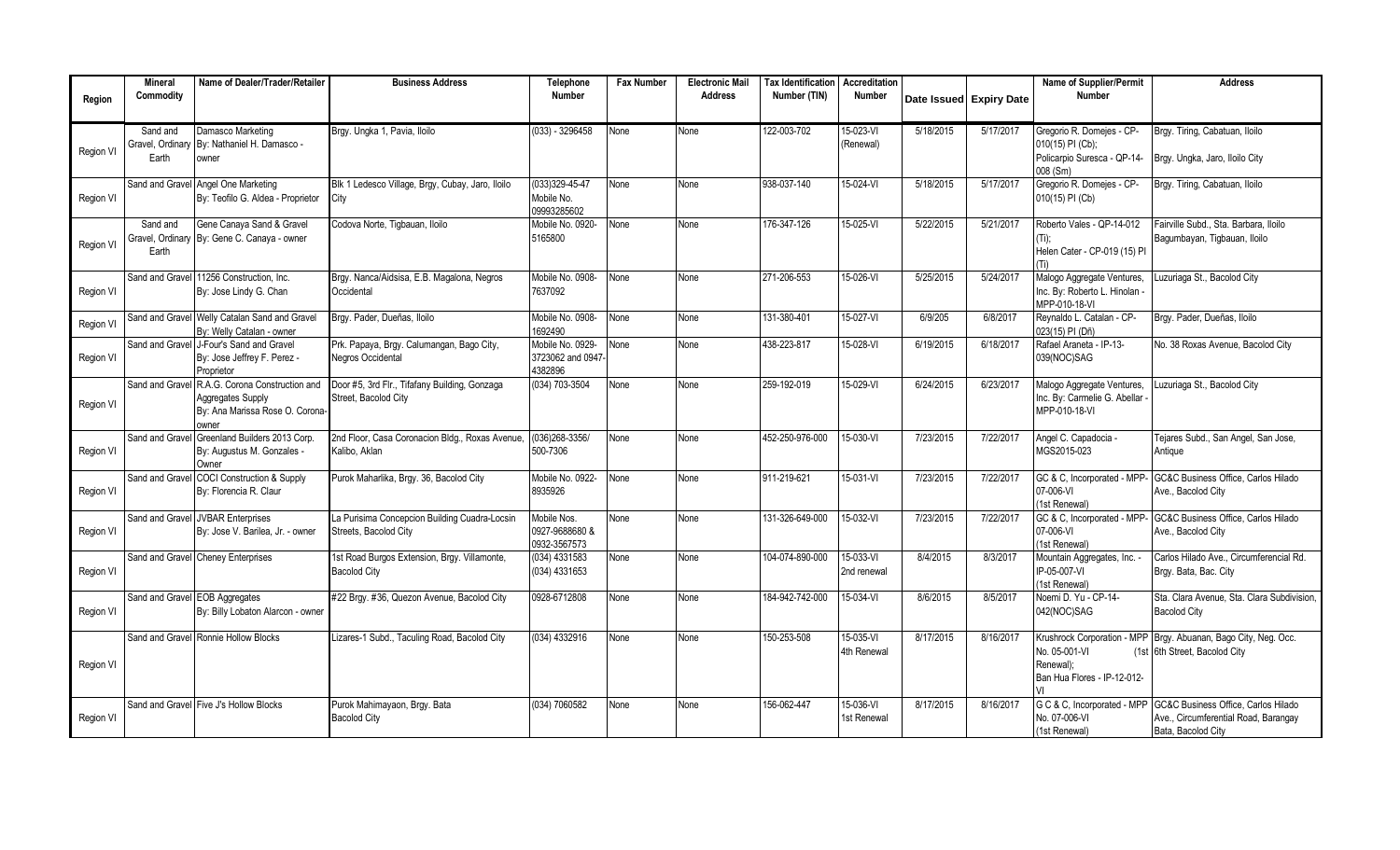|           | <b>Mineral</b>        | Name of Dealer/Trader/Retailer                                           | <b>Business Address</b>                                                        | Telephone                   | <b>Fax Number</b> | <b>Electronic Mail</b> | <b>Tax Identification</b> | Accreditation            |            |                         | Name of Supplier/Permit                                   | <b>Address</b>                                                                                 |
|-----------|-----------------------|--------------------------------------------------------------------------|--------------------------------------------------------------------------------|-----------------------------|-------------------|------------------------|---------------------------|--------------------------|------------|-------------------------|-----------------------------------------------------------|------------------------------------------------------------------------------------------------|
| Region    | Commodity             |                                                                          |                                                                                | <b>Number</b>               |                   | <b>Address</b>         | Number (TIN)              | Number                   |            | Date Issued Expiry Date | <b>Number</b>                                             |                                                                                                |
|           |                       |                                                                          |                                                                                |                             |                   |                        |                           |                          |            |                         |                                                           |                                                                                                |
|           | Sand, Gravel          | Mr. K. Community Hardware                                                | Mountain View, Mandalagan, Bacolod City                                        | (034) 707-1181/             | None              | None                   | 200-390-063-001           | 15-037-VI                | 8/18/2015  | 8/17/2017               | Malogo Aggregate Ventures,                                | BREDCO Port 2.Reclamation Area.                                                                |
| Region VI | and ordinary<br>earth | Store                                                                    |                                                                                | (034) 4413576               |                   |                        |                           | 4th Renewal              |            |                         | Inc. - MPP-010-018-VI                                     | <b>Bacolod City</b>                                                                            |
|           | Sand and Gravel       | <b>Bethany Housing Works</b>                                             | Rizal Street, Valladolid, Negros Occidental                                    | (034) 4767890               | None              | None                   | 006-848-914-000           | $15-038 - VI$            | 8/18/2015  | 8/17/2017               |                                                           | Krushrock Corporation - MPP Brgy. Abuanan, Bago City, Neg. Occ.                                |
|           |                       | Construction. Inc.                                                       |                                                                                |                             |                   |                        |                           | 1st Renewal              |            |                         | No. 05-001-VI                                             | (1st 6th Street, Bacolod City)                                                                 |
| Region VI |                       |                                                                          |                                                                                |                             |                   |                        |                           |                          |            |                         | Renewal):                                                 |                                                                                                |
|           |                       |                                                                          |                                                                                |                             |                   |                        |                           |                          |            |                         | Ban Hua Flores - IP-12-012-                               |                                                                                                |
|           | Sand and Gravel       | Sayud Enterprises                                                        | So. Cabug, Rizal Highway, Brgy. Guinhalaran,                                   | (034) 495-5604/             | None              | None                   | 942-549-268-000           | 15-039-VI                | 9/8/2015   | 9/7/2017                | Malogo Aggregate Ventures,                                | <b>BREDCO Port 2.Reclamation Area.</b>                                                         |
| Region VI |                       | By: Rodolfo S. Sayud - owner                                             | Silay City, Negros Occidental                                                  | 476-3409                    |                   |                        |                           | 3rd Renewal              |            |                         | Inc. - MPP-010-018-VI                                     | <b>Bacolod City</b>                                                                            |
|           |                       | <b>JGN</b> Enterprises                                                   |                                                                                | 495-5596:                   | None              | None                   | 930-134-300               | 15-040-VI                | 9/8/2015   | 9/7/2017                | G C and C. Inc. - MPP No. 07                              | Carlos Hilado Ave., Circumferencial Rd.                                                        |
| Region VI | Sand and Gravel       | By: Nora D. Garcia - owner                                               | Bangga Lucasan, Circumferencial Road,<br>Mandalagan, Bacolod City, Negros Occ. | 4566829: 4575104            |                   |                        |                           | 1st Renewal              |            |                         | 006-VI (1st Renewal)                                      | Brgy. Bata, Bac. City                                                                          |
|           |                       |                                                                          |                                                                                |                             |                   |                        |                           |                          |            |                         |                                                           |                                                                                                |
| Region VI |                       | Sand and Gravel GNS Construction and Supply                              | Ogatis Street, La Carlota City, Negros Occ.                                    | 09994530557                 | None              | None                   | 279-884-087               | 15-041-VI                | 9/7/2015   | 9/6/2017                |                                                           | G C and C. Inc. - MPP No. 07- Carlos Hilado Ave., Circumferencial Rd.                          |
|           |                       | By: Grace N. Sison - owner                                               |                                                                                |                             |                   |                        |                           | 3rd Renewal              |            |                         | 006-VI (1st Renewal)                                      | Brgy. Bata, Bac. City                                                                          |
|           | Sand and Gravel       | RP Quarry Enterprise                                                     | Bryg. Iwa-Ilaud, Pototan, Iloilo                                               | (033) 5296041               | None              | None                   | 168-262-074               | $15-042 - V1$            | 9/11/2015  | 9/10/2017               | Revnaldo Catalan - CP-023                                 | Brav, Pader, Dueñas, Iloilo                                                                    |
|           |                       | By: Ricky P. Parreño                                                     |                                                                                | 0920-2805483                |                   |                        |                           | 2nd Renewal              |            |                         | (15) PI (Dñ);<br>Remus Jarencio - CP-062                  | Brgy. Ginalinan, Dingle, Iloilo<br>Poblacion, Dueñas, Iloilo                                   |
| Region VI |                       |                                                                          |                                                                                |                             |                   |                        |                           |                          |            |                         | (14) PI (Di);                                             |                                                                                                |
|           |                       |                                                                          |                                                                                |                             |                   |                        |                           |                          |            |                         | Michelle Ann Britt Lamasan                                |                                                                                                |
|           |                       |                                                                          |                                                                                |                             |                   |                        |                           |                          |            |                         | CP-068 (15) PI (Dñ)                                       |                                                                                                |
| Region VI |                       | Sand and Gravel J. F. Biasca Construction and<br><b>Suppllies</b>        | Purok Masagana, Brgy. Alijis, Bacolod City                                     | 034 434-6933                | None              | None                   | 155-457-570               | 15-043-VI<br>2nd Renewal | 9/22/2015  | 9/21/2017               | 006-VI (1st Renewal)                                      | G C and C. Inc. - MPP No. 07- Carlos Hilado Ave., Circumferencial Rd.<br>Brav, Bata, Bac, City |
|           | Phyllite Schist       | Helen's Stone Designed                                                   | Cor. Doña Luiza Street, Brgy. Tangub, Bacolod                                  | (034) 709-1002              | None              | None                   | 129-310-468               | $15-044-VI$              | 9/23/2015  | 9/22/2017               | Heirs of Elesio Angeles, Sr.                              | Sitio Angeles, Brgy. Maluko, Manolo                                                            |
| Region VI |                       | By: Elviro A. Gallentes -                                                | City                                                                           | 0925-3475834                |                   |                        |                           | 1st Renewal              |            |                         | by: Enrique V. Angeles - QP                               | Fortich, Bukidnon, Islan of Mindanao                                                           |
|           |                       | Proprietor<br>Ordoñez Traders                                            |                                                                                | $(034)$ 433-1678            |                   |                        | 151-589-539               | 15-045-VI                | 9/23/2015  | 9/22/2017               | No. (XB-96)S-01                                           |                                                                                                |
| Region VI | Sand and Gravel       | By: Rene C. Ordoñez - Owner/                                             | Burgos street, Reclamation Area, Brgy. 10,<br><b>Bacolod City</b>              |                             | None              | None                   |                           | 4th Renewal              |            |                         | Leny N. Diwatin - CP-15-<br>010(NOC)SAG                   | Purok Santan, Brgy. Abuanan, Bago City                                                         |
|           |                       | Manager                                                                  |                                                                                |                             |                   |                        |                           |                          |            |                         |                                                           |                                                                                                |
|           | Sand and Gravel       | <b>MZ</b> Enterprises                                                    | Blk. 9, Lot 9 Sta. Lucia Garden, Brgy. Taculing,                               | (034) 476-0892              | None              | None                   | 911-190-157               | 15-046-VI                | 9/23/2015  | 9/22/2017               |                                                           | G C and C. Inc. - MPP No. 07- Carlos Hilado Ave., Circumferencial Rd.                          |
| Region VI |                       | By: Maximo M. Anto - owner                                               | <b>Bacolod City</b>                                                            |                             |                   |                        |                           | 6th Renewal              |            |                         | 006-VI                                                    | (1st Renewal) Brgy. Bata, Bac. City                                                            |
|           |                       | Rock Phosphate Javier Lime Quarry                                        | Blk. 5. Lot 2. Villa Soledad Subdivision. Estefania.                           | Mobile No. 0925-            | None              | None                   | 134-587-983-000           | 15-047-VI                | 10/5/2015  | 10/4/2017               | Willy S. Capitle - QP-15-                                 | So. Balaring, Brgy. Binaguiohan, Escalante                                                     |
| Region VI |                       | By: Rolly D. Javier - owner                                              | <b>Bacolod City</b>                                                            | 3496013                     |                   |                        |                           |                          |            |                         | 005(NOC)ROP                                               | City, Negros Occidfental                                                                       |
| Region VI | Sand and Gravel       | Alayon Hardware<br>By: Maribel F. Alayon - owner                         | Antilla Subdivision, Zone 1, Silay City                                        | Mobile No. 0925-<br>8495630 | None              | None                   | 415-097-550               | 15-048-VI                | 10/5/2015  | 10/4/2017               | Stephanie O. Chiu - IP-06-<br>010-VI(1st Renewal)         | Kamagong Stree, North Drive, Bacolod<br>City, Negros Occidental                                |
|           | Lime and              | Dragon Mineral Livelihood Corp.                                          | Mclain, Buenavista, Guimaras                                                   | Mobile No. 0927-            | None              | None                   | 006-228-022               | 15-050-VI                | 11/6/2015  | 11/5/2017               | Rudy T. Nopueto - QP 001-                                 | Brgy. Getulio, Buenavista, Guimaras                                                            |
| Region VI | Limestone             | By: Danilo M. Lamparero -                                                |                                                                                | 2643234                     |                   |                        |                           | Renewal                  |            |                         | 2013 (B),                                                 | Brgy. Mabini, Buenavista, Guimaras                                                             |
|           |                       | President                                                                |                                                                                |                             |                   |                        |                           |                          |            |                         | QP 002-2011 (B)                                           |                                                                                                |
|           | Sand and Grave        | Kemling Constructuion & Supplies                                         | Marina Bay Subd., Lagsa-an, Bago City, Negros                                  | Mobile No. 0999-            | None              | None                   | 928-065-513-000           | 15-051-VI                | 11/24/2015 | 11/23/2017              | Jacareed Enterprises -IP-05-                              | Brgy. Atipulu-an, Bago City, Negros Occ.                                                       |
|           |                       | By: Jose Ermelo Zabala Jara -                                            | Occidental                                                                     | 5164126                     |                   |                        |                           |                          |            |                         | 008-VI (1st Renewal)                                      |                                                                                                |
| Region VI |                       | Owner/Proprietor                                                         |                                                                                |                             |                   |                        |                           |                          |            |                         |                                                           |                                                                                                |
|           |                       |                                                                          |                                                                                |                             |                   |                        |                           |                          |            |                         |                                                           |                                                                                                |
| Region VI |                       | Sand and Gravel Lebanon's Enterprises<br>By: Jerrelyn G. Magsico - owner | Prk. Papaya, Brgy. Calumangan, Bago City,<br><b>Negros Occidental</b>          | Mobile No. 0933-<br>9245640 | None              | None                   | 947-522-297-001           | 15-052-VI                | 11/24/2015 | 11/23/2017              | GC & C, Incorporated - MPP<br>No. 07-006-VI (1st Renewal) | GC & C Business Office, Carlos Hilado<br>Ave., Circumferential Road Brgy. Bata,                |
|           |                       |                                                                          |                                                                                | (034) 476-5899              |                   |                        |                           |                          |            |                         |                                                           | <b>Bacolod City</b>                                                                            |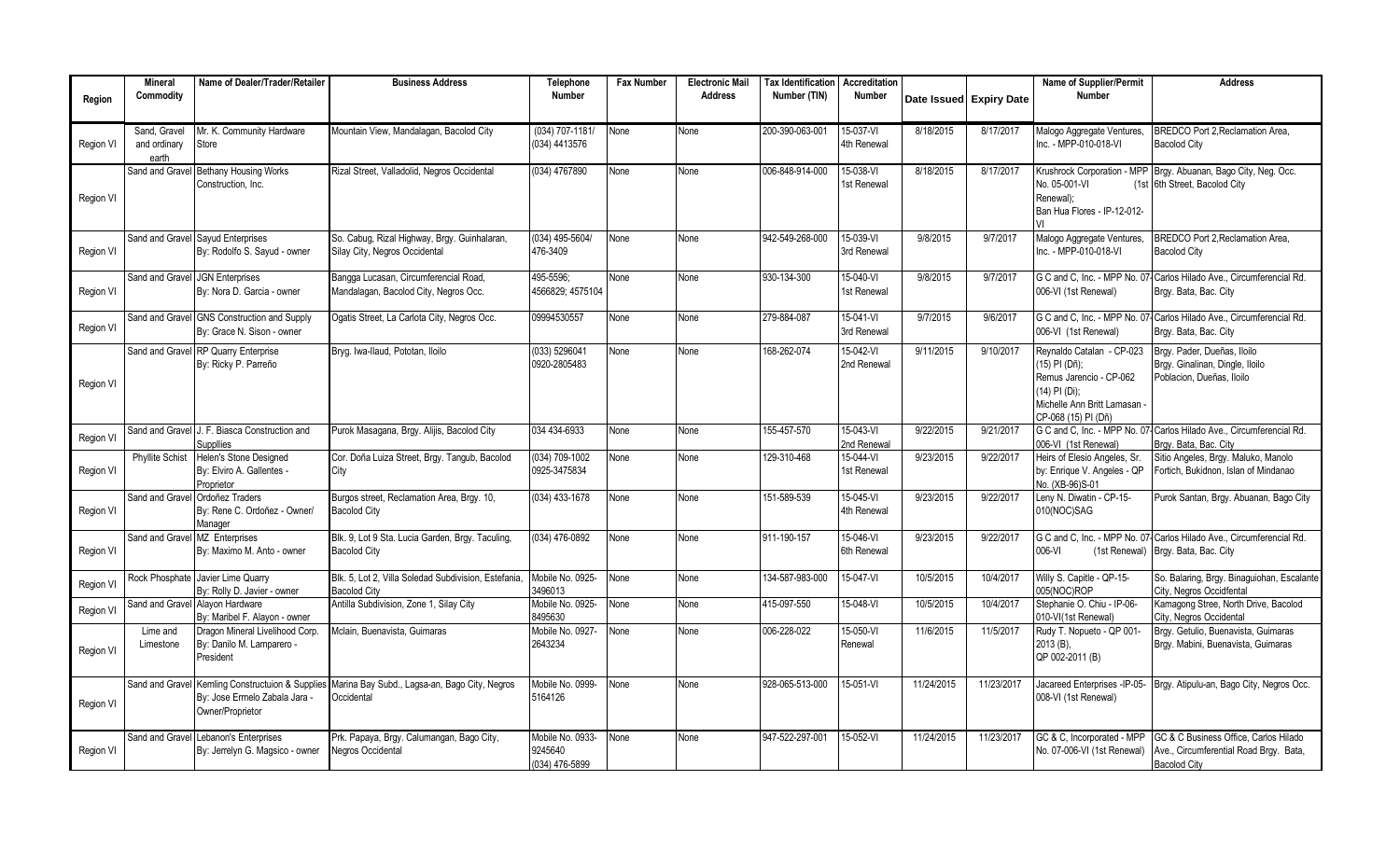|           | <b>Mineral</b>                      | Name of Dealer/Trader/Retailer                   | <b>Business Address</b>                          | Telephone         | <b>Fax Number</b> | <b>Electronic Mail</b> | <b>Tax Identification</b> | Accreditation   |            |                         | Name of Supplier/Permit                                    | <b>Address</b>                                          |
|-----------|-------------------------------------|--------------------------------------------------|--------------------------------------------------|-------------------|-------------------|------------------------|---------------------------|-----------------|------------|-------------------------|------------------------------------------------------------|---------------------------------------------------------|
| Region    | Commodity                           |                                                  |                                                  | <b>Number</b>     |                   | <b>Address</b>         | Number (TIN)              | Number          |            | Date Issued Expiry Date | Number                                                     |                                                         |
|           |                                     |                                                  |                                                  |                   |                   |                        |                           |                 |            |                         |                                                            |                                                         |
|           |                                     | Sand and Gravel Talisay RML-S Enterprises        | Cor. Mabini-Arevalo Streets, Brgy. Zone-1,       | (034) 495-1061    | None              | None                   | 134-321-511               | 15-053-VI       | 11/24/2015 | 11/23/2017              | Mountain Aggregates, Inc.                                  | c/o GC & C Business Office. Carlos Hilado               |
| Region VI |                                     | By: Maridel Solatorio - owner                    | Talisay City, Negros Occidental                  |                   |                   |                        |                           | Renewal         |            |                         | MPP No. 012-021-VI                                         | Ave., Circumferential Road Brgy. Bata,                  |
|           |                                     |                                                  |                                                  |                   |                   |                        |                           |                 |            |                         |                                                            | <b>Bacolod City</b>                                     |
|           | Sand and Gravel                     | JKC Hollowblocks. Sand and                       | Prk. Malipayon, Brgy. Iglau-an, Murcia, Negros   | Mobile No. 0908-  | None              | None                   | 936-592-678-000           | $15-054 - V1$   | 11/24/2015 | 11/23/2017              | Stephanie O. Chiu - IP-06-                                 | Kamagong Stree, North Drive, Bacolod                    |
| Region VI |                                     | Gravel                                           | Occidental                                       | 9876459           |                   |                        |                           | Renewal         |            |                         | 010-VI(1st Renewal)                                        | City, Negros Occidental                                 |
|           |                                     | By: Amalia G. Colalio - owner                    |                                                  | Mobile No. 0918-  |                   |                        | 168-278-492-000           | 15-055-VI       | 11/24/2015 | 11/23/2017              | Madeleine G. Fernandez                                     |                                                         |
|           | Sand and Grave                      | Four SG Enterprises<br>By: Ricardo C. Guevarra - | Brgy. Taloc, Bago City, Negros Occidental        | 673660            | None              | None                   |                           | 1st Renewal     |            |                         | Bago City Aggregates - IP-13- Negros Occidental            | Brgy. Don Jorge Araneta, Bago City,                     |
|           |                                     | Proprietor                                       |                                                  | (034) 732-8938    |                   |                        |                           |                 |            |                         | 013(NOC)SAG; Operators                                     | Brgy. Lag-asan, Bago City, Negros Occ.                  |
| Region VI |                                     |                                                  |                                                  |                   |                   |                        |                           |                 |            |                         | and Workers Cooperative -                                  |                                                         |
|           |                                     |                                                  |                                                  |                   |                   |                        |                           |                 |            |                         | CP-15-021(NOC)SAG                                          |                                                         |
|           |                                     |                                                  |                                                  |                   |                   |                        |                           |                 |            |                         |                                                            |                                                         |
|           |                                     | SAG. Processed B.M. Busbus Traders. Inc.         | Bangga Raul, Brgy. Mambulac, Silay City, Negros  | (034) 4495-5398   | None              | None                   | 416-597-201-000           | 16-001-VI       | 1/26/2016  | 1/25/2018               | GC & C, Incorporated - MPP                                 | GC & C Business Office. Carlos Hilado                   |
|           | Aggregates, and                     | By: Benedicto M. Busbus -                        | Occidental                                       |                   |                   |                        |                           | (3rd Renewal)   |            |                         | No. 07-006-VI (1st Renewal)                                | Ave., Circumferential Road Brgy. Bata,                  |
|           | ordinary earth<br>filling materials | President                                        |                                                  |                   |                   |                        |                           |                 |            |                         | Krushrock Corporation - MPP<br>No. 05-001-VI (1st Renewal) | <b>Bacolod City</b><br>6th Street, Bacolod City, Negros |
| Region VI |                                     |                                                  |                                                  |                   |                   |                        |                           |                 |            |                         | Allan Joseph D. Arceo -                                    | Occidental                                              |
|           |                                     |                                                  |                                                  |                   |                   |                        |                           |                 |            |                         | QPA-BAC-05-23-13-001                                       |                                                         |
|           |                                     |                                                  |                                                  |                   |                   |                        |                           |                 |            |                         |                                                            | 2923 Burgos Extension, Bacolof City                     |
|           |                                     |                                                  |                                                  |                   |                   |                        |                           |                 |            |                         |                                                            |                                                         |
|           |                                     | Sand and Gravel ABLAO Enterprises                | Brgy. Sampinit, Bago City, Negros Occidental     | (034) 461-0376    | None              | None                   | 165-171-721               | 16-002-VI       | 1/28/2016  | 1/27/2018               | Krushrock Corporation - MPP                                | 6th Street, Bacolod City                                |
|           |                                     | By: Fernando L. Ablao - owner                    |                                                  |                   |                   |                        |                           |                 |            |                         | Vo. 05-001-VI<br>(1st)                                     |                                                         |
| Region VI |                                     |                                                  |                                                  |                   |                   |                        |                           |                 |            |                         | Renewal)                                                   |                                                         |
|           |                                     |                                                  |                                                  |                   |                   |                        |                           |                 |            |                         |                                                            |                                                         |
|           |                                     | Sand and Gravel CHAR PETE Gen. Merchandise       | San Gabriel, Brgy. Balingasog, Bago City, Negros | (034) 473-0300    | None              | None                   | 180-079-999-000           | 16-003-VI       | 1/28/2016  | 1/27/2018               | GC & C, Incorporated - MPP                                 | GC & C Business Office, Carlos Hilado                   |
| Region VI |                                     | By: Ma. Lourdes G. Tayongtong                    | Occidental                                       |                   |                   |                        |                           |                 |            |                         | No. 07-006-VI (1st Renewal)                                | Ave., Circumferential Road Brgy. Bata,                  |
|           |                                     |                                                  |                                                  |                   |                   |                        |                           |                 |            |                         |                                                            | <b>Bacolod City</b>                                     |
|           |                                     | Sand and Gravel M & MD Enterprises               | Brgy. Caridad, Bago City, Negros Occidental      | (034) 702-2879    | None              | None                   | 125-522-353               | 16-004-VI       | 1/28/2016  | 1/27/2018               | Krushrock Corporation - MPP                                | 6th Street, Bacolod City                                |
|           |                                     | By: Martin A. Doyo - owner                       |                                                  |                   |                   |                        |                           |                 |            |                         | No. 05-001-VI<br>(1st                                      |                                                         |
| Region VI |                                     |                                                  |                                                  |                   |                   |                        |                           |                 |            |                         | Renewal)                                                   |                                                         |
|           |                                     |                                                  |                                                  |                   |                   |                        |                           |                 |            |                         |                                                            |                                                         |
|           | Sand and Gravel                     | <b>ETP Construction Supply</b>                   | Brgy. Sampinit, Bago City, Negros Occidental     | Mobile No. 0908-  | None              | None                   | 916-864-237-000           | 16-005-VI       | 1/28/2016  | 1/27/2018               | <b>Bago City Aggregates</b>                                | Brgy. Lag-asan, Bago City, Negros Occ.                  |
|           |                                     | By: Edmundo T. Palicte - owner                   |                                                  | 3107107           |                   |                        |                           |                 |            |                         | Operators and Workers                                      |                                                         |
| Region VI |                                     |                                                  |                                                  |                   |                   |                        |                           |                 |            |                         | Cooperative - CP-15-                                       |                                                         |
|           |                                     |                                                  |                                                  |                   |                   |                        |                           |                 |            |                         | 021(NOC)SAG                                                |                                                         |
|           | Sand and Grave                      | <b>ADRI Enterprises</b>                          | Circumferential Road. Puentebella Subdivision.   | (034) 458-4315    | None              | None                   | 937-657-735               | 16-006-VI       | 1/28/2016  | 1/27/2018               | Krushrock Corporation - MPP 6th Street, Bacolod City       |                                                         |
|           |                                     | By: Elsie C. Beloy                               | Brgy. Taculing, Bacoloc City, Negros Occidental  |                   |                   |                        |                           | (5th Renewal)   |            |                         | Vo. 05-001-VI<br>(1st)                                     |                                                         |
| Region VI |                                     |                                                  |                                                  |                   |                   |                        |                           |                 |            |                         | Renewal)                                                   |                                                         |
|           |                                     |                                                  |                                                  |                   |                   |                        |                           |                 |            |                         |                                                            |                                                         |
|           | Sand and Gravel                     | <b>JZC Aggregates</b>                            | Brgy. Alacaygan, E.B. Magalona, Negros Occ.      | Mobile No. 0939-  | None              | None                   | 936-823-373-000           | $16 - 007 - V1$ | 1/28/2016  | 1/27/2018               | Stephanie O. Chiu - IP-06-                                 | Kamagong Stree, North Drive, Bacolod                    |
| Region VI |                                     | By: Jan Carlo Z. Chan - owner                    |                                                  | 9390468           |                   |                        |                           |                 |            |                         | 010-VI(1st Renewal)                                        | City, Negros Occidental                                 |
|           |                                     |                                                  |                                                  | (034) 434-8574    |                   |                        |                           |                 |            |                         |                                                            |                                                         |
|           |                                     | Sand and Gravel Bombay Trucking & Hauling        | Brgy. Amamoros, Pototan, Iloilo                  | Mobile No. 0999-  | None              | None                   | 424-727-595-000           | 16-008-VI       | 2/2/2016   | 2/1/2018                | Marciano Solinap - CP-15-                                  | 17 Roxas Avenue, Bacolod City                           |
| Region VI |                                     | Services                                         |                                                  | 8475892 and 0908- |                   |                        |                           |                 |            |                         | 020(15) PI (AI)                                            |                                                         |
|           |                                     | By: Florencio P. Peñaflorida                     |                                                  | 6048719           |                   |                        |                           |                 |            |                         |                                                            |                                                         |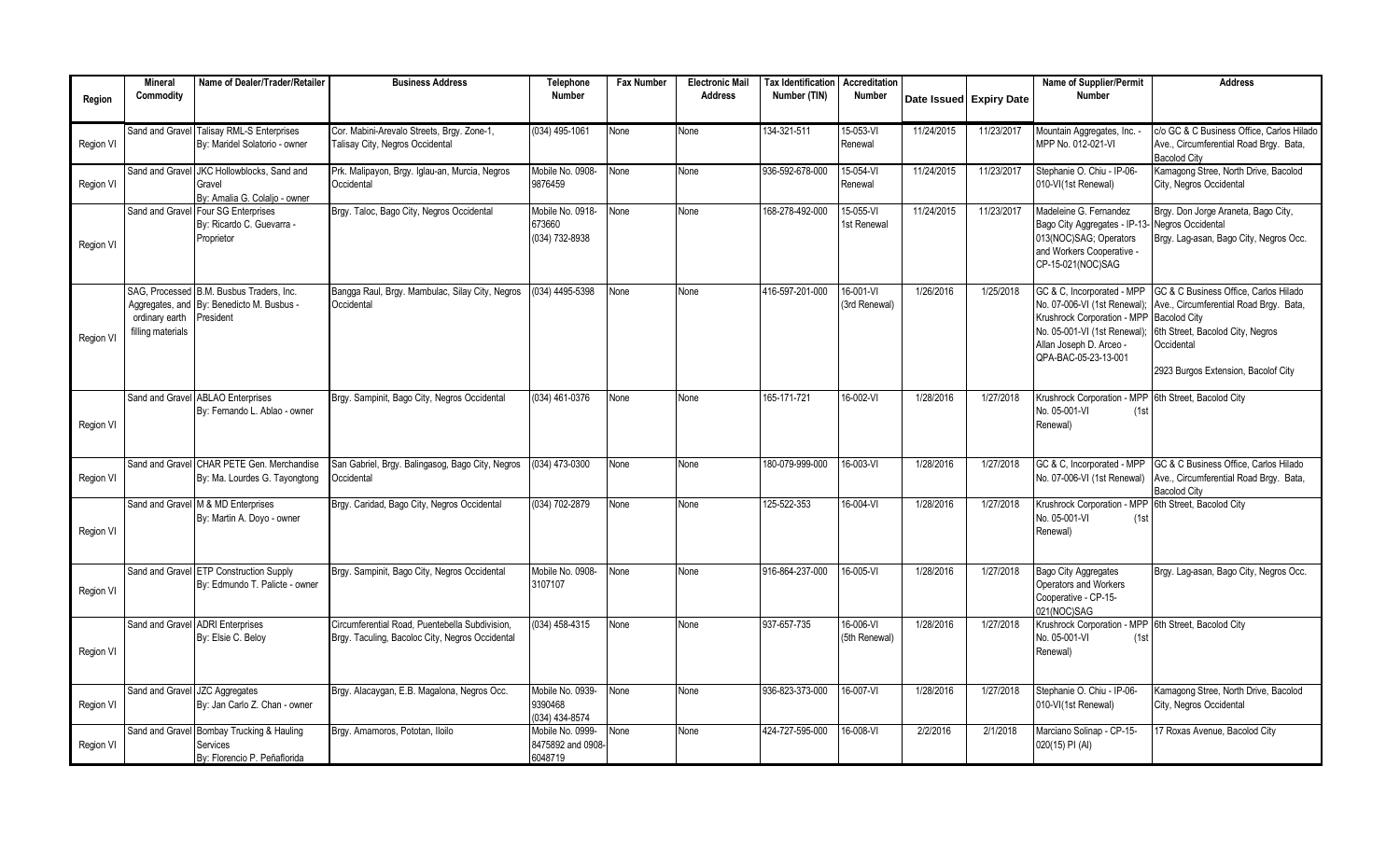|           | <b>Mineral</b>  | Name of Dealer/Trader/Retailer                                                                          | <b>Business Address</b>                                                                        | Telephone                                      | <b>Fax Number</b> | <b>Electronic Mail</b> | <b>Tax Identification Accreditation</b> |                            |           |                         | Name of Supplier/Permit                                                                     | <b>Address</b>                                                                                         |
|-----------|-----------------|---------------------------------------------------------------------------------------------------------|------------------------------------------------------------------------------------------------|------------------------------------------------|-------------------|------------------------|-----------------------------------------|----------------------------|-----------|-------------------------|---------------------------------------------------------------------------------------------|--------------------------------------------------------------------------------------------------------|
| Region    | Commodity       |                                                                                                         |                                                                                                | <b>Number</b>                                  |                   | <b>Address</b>         | Number (TIN)                            | <b>Number</b>              |           | Date Issued Expiry Date | <b>Number</b>                                                                               |                                                                                                        |
| Region VI |                 | Sand and Gravel Angel Sand and Gravel<br>By: George Junas Florentino -<br>owner                         | Brgy. Zone 12-A. Talisay City                                                                  | Mobile No. 0939-<br>9396735                    | None              | None                   | 937-654-629                             | 16-009-VI                  | 2/2/2016  | 2/1/2018                | 11256 Construction, Inc.                                                                    | <b>Bacolod City</b>                                                                                    |
| Region VI | Sand and Gravel | J. E. PELLEJO Enterprises<br>By: John Emilia Pellejo, Sr.                                               | Balingasog, Bago City, Negros Occidental                                                       | Mobile No. 0916-<br>6674102                    | Vone              | None                   | 174-250-201                             | 16-010-VI                  | 2/2/2016  | 2/1/2018                | <b>Bago City Aggregates</b><br>Operators and Workers<br>Cooperative - CP-15-<br>021(NOC)SAG | Brgy. Lag-asan, Bago City, Negros Occ.                                                                 |
| Region VI |                 | Sand and Gravel J-PEL Construction Supply &<br>Services<br>By: Joemar T. Pellejo                        | Rafael M. Salas Highway, Balingasag, Bago City,<br>Negros Occidental                           | Mobile No. 0926-<br>6459337                    | <b>None</b>       | None                   | 923-209-704                             | 16-011-VI                  | 2/5/2016  | 2/4/2018                | GC & C. Incorporated - MPP<br>No. 07-006-VI (1st Renewal)                                   | GC & C Business Office. Carlos Hilado<br>Ave., Circumferential Road Brgy. Bata,<br><b>Bacolod City</b> |
| Region VI | Sand and Gravel | Rabago Construction Supplies<br>By: Olivia D. Rabago                                                    | Rizal St., Brgy. Lag-asan, Bago City, Negros<br>Occidental                                     | Mobile No. 0935-<br>7607470                    | None              | None                   | 280-032-111                             | 16-012-VI                  | 2/17/2016 | 2/16/2018               | GC & C, Incorporated - MPP<br>No. 07-006-VI (1st Renewal)                                   | GC & C Business Office, Carlos Hilado<br>Ave., Circumferential Road Brgy. Bata,<br><b>Bacolod City</b> |
| Region VI |                 | Sand and Gravel Onyo and Lyd's Gen.<br>Merchandise<br>By: Lydia Buenacosa Doroteo -<br>owner            | Rizal St., Brgy. Lag-asan, Bago City, Negros<br>Occidental                                     | Mobile No. 0910-<br>8746274                    | None              | None                   | 936-757-216                             | 16-013-VI                  | 2/17/2016 | 2/16/2018               | GC & C, Incorporated - MPP<br>No. 07-006-VI (1st Renewal)                                   | GC & C Business Office, Carlos Hilado<br>Ave., Circumferential Road Brgy. Bata,<br><b>Bacolod City</b> |
| Region VI | Sand and Gravel | <b>ENA Hardware</b><br>By: Antonia L. Sibonga - owner                                                   | Banago, Bacolod City, Negros Occidental                                                        | Mobile No. 0917-<br>8939774<br>(034) 708-3368  | None              | None                   | 106-763-719-000                         | 16-014-VI                  | 2/12/2016 | 2/11/2018               | 11256 Construction, Inc.                                                                    | <b>Bacolod City</b>                                                                                    |
| Region VI |                 | Sand and Gravel Mhayong Sand and Gravel<br>By: Benaflor M. Jimeno                                       | Milabo St., Brgy. Lag-asan, Bago City, Negros<br>Occidental                                    | Mobile No. 0907-<br>3377387<br>(034) 732-8615  | None              | None                   | 198-874-427                             | 16-015-VI                  | 2/17/2016 | 2/16/2018               | GC & C, Incorporated - MPP<br>No. 07-006-VI (1st Renewal)                                   | GC & C Business Office. Carlos Hilado<br>Ave., Circumferential Road Brgy. Bata,<br><b>Bacolod City</b> |
| Region VI |                 | Sand and Gravel M & M B Hollowblocks, Sand &<br><b>Gravel Dealer</b><br>By: Michael I. Bermudez - owner | Prk. Paraiso, Abuanan, Bago City, Negros Occ.                                                  | Mobile No. 0917-<br>3101034                    | None              | None                   | 164-640-164                             | 16-018-VI                  | 4/11/2016 | 4/10/2018               | Krushrock Corporation - MPP<br>No. 05-001-VI<br>(1st)<br>Renewal)                           | 6th Street, Bacolod City                                                                               |
| Region VI | Sand and Grave  | Supply<br>By: Cherry Mae U. dela Cruz -<br>owner                                                        | ACA Hollowblocks & Construction Felisa Street, Mansilingan, Bacolod City, Negros<br>Occidental | (034) 707-3142<br>(034) 709-8073               | None              | None                   | 417-934-300                             | 16-019-VI<br>(2nd Renewal) | 4/11/2016 | 4/10/2018               | Rocache Aggregate and Dev.<br>Corporation - MPP No. 010-<br>013-VI (First Renewal)          | Brgy. Abuanan, Bago City, Neg. Occ.                                                                    |
| Region VI | Sand and Gravel | Kimwa Iloilo Construction Dev.<br>Corp.<br>By: Joselito Y. Lua -<br>President/Proponent                 | Brgy. Mali-ao, Pavia, Iloilo                                                                   | $(033)$ 329-5862 /<br>329-4607                 | None              | None                   | 000-069-660-000                         | 16-020-VI                  | 4/11/2016 | 4/10/2018               | Joselito Y. Lua - IP-02 (15) PI Evangelista St., Pavia, Iloilo<br>(AI)                      |                                                                                                        |
| Region VI | Sand and Gravel | <b>CDG Aggregates</b><br>By: Christopherson C. Galapino -<br>owner                                      | Brgy. Bata, Bacolod City, Negros Occ.                                                          | Mobile No. 0917-<br>7008219 / 0920-<br>9518219 | None              | None                   | 924-374-870                             | 16-021-VI                  | 4/11/2016 | 4/10/2018               | GC & C, Incorporated - MPP<br>No. 07-006-VI (1st Renewal)                                   | GC & C Business Office. Carlos Hilado<br>Ave., Circumferential Road Brgy. Bata,<br><b>Bacolod City</b> |
| Region VI | Sand and Gravel | Jomarela Construction<br>Merchandise<br>By: Jocelyn Ticao Cabrera -<br>Proprietor                       | Bga. Dose, Zone 16, Talisay City, Negros<br>Occidental                                         | Mobile No. 0910-<br>8955089                    | None              | None                   | 422-154-411                             | 16-022-VI                  | 4/18/2016 | 4/17/2018               | Jose Danilo R. Yee - IP-15-<br>040 (NOC) SAG                                                | Bangga Dose, Zone 16, Talisay City,<br>Negros Occidental                                               |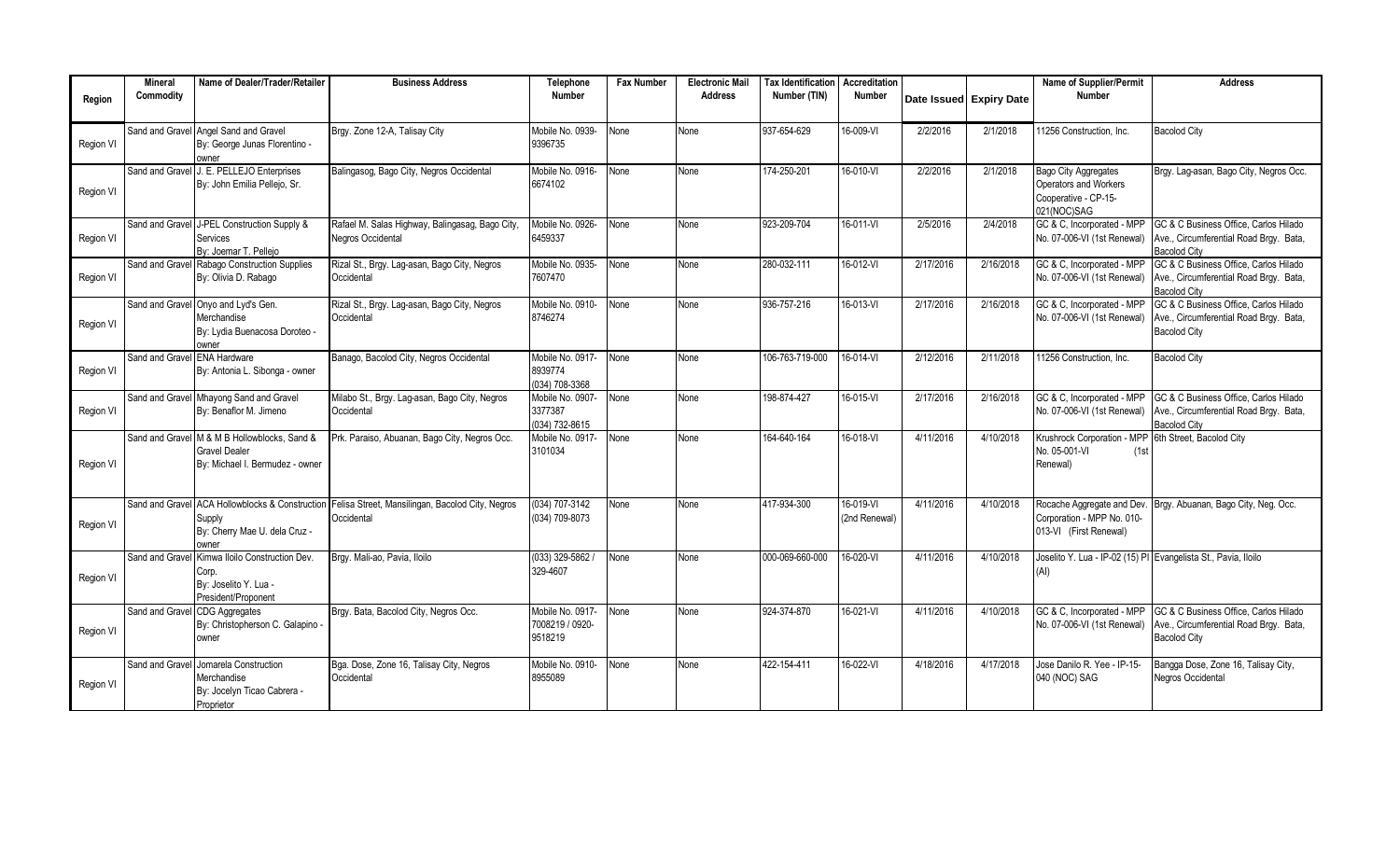|           | <b>Mineral</b>                     | Name of Dealer/Trader/Retailer                                                                                                                      | <b>Business Address</b>                                             | Telephone                                                           | <b>Fax Number</b> | <b>Electronic Mail</b> | Tax Identification   Accreditation |                                |           |                         | Name of Supplier/Permit                                                                                                          | <b>Address</b>                                                                                         |
|-----------|------------------------------------|-----------------------------------------------------------------------------------------------------------------------------------------------------|---------------------------------------------------------------------|---------------------------------------------------------------------|-------------------|------------------------|------------------------------------|--------------------------------|-----------|-------------------------|----------------------------------------------------------------------------------------------------------------------------------|--------------------------------------------------------------------------------------------------------|
| Region    | Commodity                          |                                                                                                                                                     |                                                                     | <b>Number</b>                                                       |                   | <b>Address</b>         | Number (TIN)                       | <b>Number</b>                  |           | Date Issued Expiry Date | <b>Number</b>                                                                                                                    |                                                                                                        |
| Region VI |                                    | Sand and Gravel Chanel's Enterprises &<br><b>Contracting Services</b><br>By: Engr. Ronel R. Uy - owner<br>Mr. Edmundo Villarosa - Liason<br>Officer | 53-1 Capitol Village, Brgy. Granada, Bacolod City                   | Mobile No. 0998-<br>5580488<br>(034) 707-3972                       | None              | None                   | 927-247-618-000                    | 16-023-VI                      | 4/18/2016 | 4/17/2018               | Krushrock Corporation - MPP 6th Street, Bacolod City<br>No. 05-001-VI<br>(1st)<br>Renewal)                                       |                                                                                                        |
| Region VI | Sand and Gravel                    | Negros Mabuhay Lumber and<br><b>Hardware Corporation</b><br>By: Willian U. Sy - President                                                           | cor. Lopez Jaena - Poinsettia Streets,<br><b>Bacolod City</b>       | (034) 435-1038                                                      | $(034)$ 435-1147  | None                   | 006-114-376-000                    | $16-024 - VI$<br>(2nd Renewal) | 4/18/2016 | 4/17/2018               | Krushrock Corporation - MPP 6th Street, Bacolod City<br>No. 05-001-VI<br>(1st)<br>Renewal)                                       |                                                                                                        |
| Region VI |                                    | Sand and Gravel STL Panay Resources Co. Ltd.<br>By: Patrick E.K. Lim - Managing<br>Director/owner                                                   | 1770 4th Flr. Rosario Bldg., Mabini Street, Malate,<br>Metro Manila | (02) 219-0511                                                       | None              | None                   | 902-936-818-00                     | 16-025-VI                      | 4/22/2016 | 4/21/2018               | From a dredging operations at<br><b>Aklan River</b>                                                                              |                                                                                                        |
| Region VI |                                    | Sand and Gravel GLE Sand and Gravel &<br>Enterprises<br>by: Grace L. Espida - owner                                                                 | Lot 1 & 2, Medel Road, Tangub, Bacolod City                         | 034) 444-1644 &<br>444-2591                                         | None              | Vone                   | 128-410-779                        | 16-026-VI<br>(Renewal)         | 5/5/2016  | 5/4/2018                | GC & C, Incorporated - MPP<br>No. 07-006-VI (1st Renewal)                                                                        | GC & C Business Office, Carlos Hilado<br>Ave., Circumferential Road Brgy. Bata,<br><b>Bacolod City</b> |
| Region VI | Sand and Gravel                    |                                                                                                                                                     | Cagamutan Norte, Leganes, Iloilo                                    | 033) 396-1429                                                       | None              | None                   | 433-191-324                        | 16-027-VI<br>(Renewal)         | 5/5/2016  | 5/4/2018                | Linda E. Pillo - CP-071 (15)<br>PI (Dñ)                                                                                          | Brgy. Maribuyong, Dueñas, Iloilo                                                                       |
| Region VI | Sand and Gravel                    |                                                                                                                                                     | Bangga Nene, Brgy. Mambulac, Silay City, Negros<br>Occidental       | Mobile No. 0932-<br>8438545                                         | None              | None                   | 938-908-326-000                    | 16-028-VI<br>(Renewal)         | 5/12/2016 | 5/11/2018               | GC & C, Incorporated                                                                                                             | GC & C Business Office. Carlos Hilado<br>Ave., Circumferential Road Brgy. Bata,<br><b>Bacolod City</b> |
| Region VI | Sand and<br>Earth and<br>Limestone | <b>Crossroad Concrete Products</b><br>Gravel, Ordinary by: Joel S. Brazas - owner                                                                   | Barangay Jalaud Norte, Zarraga, Iloilo                              | Mobile No. 0939-<br>9212453 and 0920<br>9149294                     | None              | None                   | 168-263-146                        | 16-029-VI<br>(Renewal)         | 5/18/2016 | 5/17/2018               | Mary Ann Fama - QP-14-<br>004(Du);<br>Luningning B. Catalan - CP-<br>024(16)PI(Zr);<br>Joel S. Brazas - CP-005-<br>(16)PI(Pt.Bn) | Brgy. Sulangan, Dumangas, Iloilo<br>Arinas Street, Zarraga, Iloilo<br>Jalaud Norte, Zarraga, Iloilo    |
| Region VI |                                    | Sand and Gravel Arcega Marketing Lumber and<br>Hardware<br>by: Jagi Alinsasaguin - owner                                                            | Corner J.C. Zulueta and S. Flores Sts., Oton, Iloilo                | Mobile No. 0918-<br>5825474:<br>Landline: 337-9462<br>and 335-54126 | None              | None                   | 921-039-594-000                    | 16-033-VI                      | 6/23/2016 | 6/22/2018               | Dr. Mary Jane V. Rodriguez<br>CP-076 (15) PI (Ti); Arturo<br>Tinasas - CP-011(16) PI (Ti)                                        | Puerto Real Subd., Lapaz, Iloilo City<br>Brgy. Parara Norte, Tigbauan, Iloilo                          |
| Region VI | Sand and Gravel                    | F. Gurrea Construction. Inc.<br>by: Felman L. Gurrea - VP-<br>Equipment                                                                             | Q. Abeto Street, Mandurriao, Iloilo City                            | 033) 321-2504                                                       | None              | Vone                   | 002-006-594                        | 16-034-VI                      | 8/9/2016  | 8/8/2018                | ARSD Construction Corp. -<br>MPP-013-026-VI                                                                                      | 78 Don Candido Subd., South Flundidor,<br>Molo, Iloilo City                                            |
| Region VI | SAG                                | IG Sand and Gravel &<br><b>Construction Supplies</b><br>By: Ireneo E. Grabato -<br>owner/Manager                                                    | Brgy. Tolarucan, Mina, Iloilo                                       | 033) 509-9329<br>0998-862851                                        | None              | None                   | 921-041-493                        | 16-035-VI<br>(Renewal)         | 8/12/2016 | 8/11/2018               | Benito B. Sucgang - CP-043<br>$(16)$ PI $(AI)$                                                                                   | G/F-B Residences Taft North, Mandurriao.<br><b>Iloilo City</b>                                         |
| Region VI | SAG                                | CRG Sand & Gravel and<br><b>Construction Supplies</b><br>By: Christopher Rey Encarnacion<br>Grabato - owner                                         | Brgy, Talarucan, Mina, Iloilo                                       | $(033) 530 - 9330$<br>(033) 509-9329                                | None              | None                   | 949-347-168                        | 16-036-VI                      | 9/8/2016  | 9/7/2018                | PI (Lm)                                                                                                                          | Rogeline Lopez - CP-014 (16) Brgy. Pandan, Lambunao, Iloilo                                            |
| Region VI | SAG                                | LG Golden Mags Corp.<br>By: Gerlie Grace Leonida -<br>Corporate Sectretary/Authorized<br>Representative                                             | Purok I. Pavia, Iloilo                                              | Mobile No. 0918-<br>6414965                                         | None              | None                   | 481-742-538-000                    | 16-037-VI                      | 9/9/2016  | 9/8/2018                | Noel Loot - CP-033(16) PI<br>(Lm)                                                                                                | Brgy. Bansag, Lambunao, Iloilo                                                                         |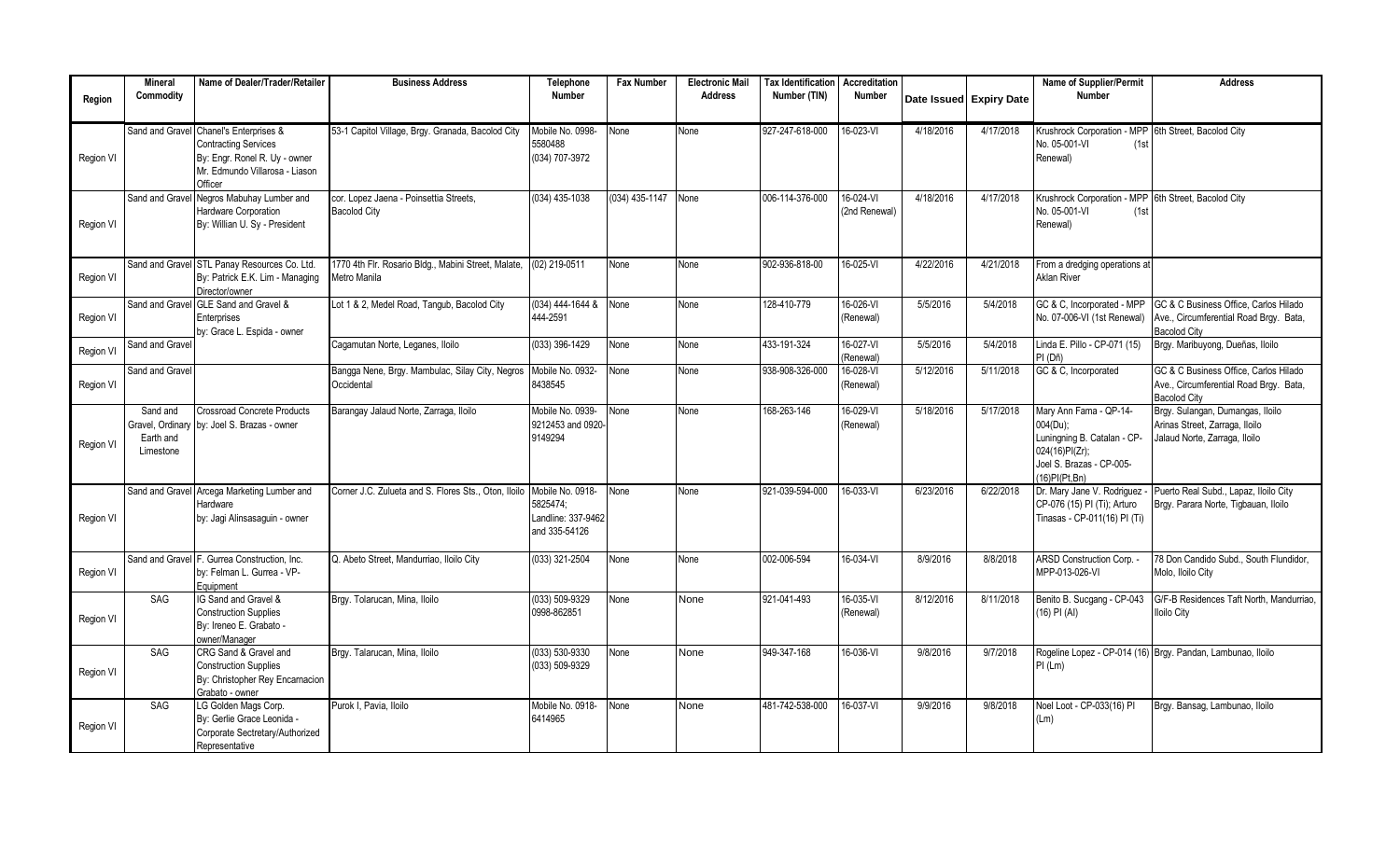|            | <b>Mineral</b>  | Name of Dealer/Trader/Retailer                     | <b>Business Address</b>                                            | <b>Telephone</b>      | <b>Fax Number</b> | <b>Electronic Mail</b> | <b>Tax Identification</b> | Accreditation |            |                         | Name of Supplier/Permit    | <b>Address</b>                                                       |
|------------|-----------------|----------------------------------------------------|--------------------------------------------------------------------|-----------------------|-------------------|------------------------|---------------------------|---------------|------------|-------------------------|----------------------------|----------------------------------------------------------------------|
| Region     | Commodity       |                                                    |                                                                    | <b>Number</b>         |                   | <b>Address</b>         | Number (TIN)              | Number        |            | Date Issued Expiry Date | <b>Number</b>              |                                                                      |
|            |                 |                                                    |                                                                    |                       |                   |                        |                           |               |            |                         |                            |                                                                      |
|            | SAG             | An's Enterprises                                   | San Miquel, Jordan, Guimaras                                       | Mobile No. 0927-      | None              | None                   | 932-459-666               | 16-038-VI     | 9/22/2016  | 9/21/2018               | Francisco Carton - CP-037  | Brgy. Tubigan, Zarraga, Iloilo                                       |
| Region VI  |                 | By: Nolan G. Lampa - Proprietor                    |                                                                    | 8980945 and 0916-     |                   |                        |                           |               |            |                         | (16) PI (Zr)               |                                                                      |
|            |                 |                                                    |                                                                    | 7940794               |                   |                        |                           |               |            |                         |                            |                                                                      |
|            | SAG and         | MENO SAND & GRAVEL AND                             | Brgy. Cordova Norte, Tigbauan, Iloilo                              | Mobile No. 0939-      | None              | None                   | 200-085-215               | 16-039-VI     | 11/21/2016 | 11/20/2018              | Dolores Cabading - CP-082  | Brgy. Codova Norte, Tigbauan, Iloilo                                 |
| Region VI  | Ordinary Earth  | <b>CONCRETE PRODUCTS *T</b>                        |                                                                    | 2434377 and 0999-     |                   |                        |                           | Renewal)      |            |                         | (15) PI (Ti)               |                                                                      |
|            |                 | By: Cesar S. Tayongtayong                          |                                                                    | 8475892               |                   |                        |                           |               |            |                         |                            |                                                                      |
|            | Ordinary Earth  | JH Hauler's Inc.                                   | Brgy. Mali-ao, Pavia, Iloilo                                       | $(033)320 - 10 - 17/$ | None              | None                   | 005-818-888               | 16-040-VI     | 12/15/2016 | 12/14/2018              | Domingo Subaldo - QP-13-   | Brgy. Talanghauan, Cabatuan, Iloilo                                  |
| Region VI  |                 |                                                    |                                                                    | 033)321-18-54         |                   |                        |                           | (4th Renewal) |            |                         | 005 (Cb)                   |                                                                      |
|            | Sand and Gravel | <b>DIAMOND CONSTRUCTION</b>                        | Brgy. Naba, Culasi, Antique                                        | 0919-3950005          | None              | None                   | 426-577-239-000           | 16-041-VI     | 12/15/2016 | 12/14/2018              | Evangeline Y. Xavier - MGS | Camancijan, Culasi, antique                                          |
| Region VI  |                 | <b>SUPPLY &amp; Services</b>                       |                                                                    |                       |                   |                        |                           | Renewal)      |            |                         | 2016-12                    |                                                                      |
|            |                 | Bv: Marichu M. Francisco                           |                                                                    |                       |                   |                        |                           |               |            |                         |                            |                                                                      |
|            |                 | Sand and Gravel La Pearl's Limestone Products      | Brgy. Dapitan, Pototan, Iloilo                                     | (033) 320-3498        | None              | None                   | 925-242-183               | 16-042-VI     | 12/15/2016 | 12/14/2018              |                            | Federico Pastelero, Jr. - CP- Brgy. Rizal, Barotac Viejo, Iloilo     |
| Region VI  |                 | Construction Services & Supply                     |                                                                    |                       |                   |                        |                           |               |            |                         | 039 (16) PI (Bv)           |                                                                      |
|            |                 | By: Osmundo P. Marabe                              |                                                                    |                       |                   |                        |                           |               |            |                         |                            |                                                                      |
| NIR        |                 | <b>RVM Construction and Supply</b>                 | Brav. Taloc. Bago City. Negros Occidental                          |                       |                   |                        |                           | 16-001-NIR    | 6/16/2016  | 1/0/1900                |                            |                                                                      |
| <b>NIR</b> |                 | Nil-An's Concrete Products Corp.                   | Had. Gatumbal, Brgy. San Jose, E.B. Magalona,<br>Negros Occidental |                       |                   |                        |                           | 16-002-NIR    | 6/23/2016  | 6/22/2018               |                            |                                                                      |
|            | SAG             | Andrea's Hollow Blocks                             | Purok Pine Tree, Brgy. Bata, Bacolod City                          | 09099473811           | None              | None                   | 927-245-264               | 16-003-NIR    | 6/23/2016  | 6/22/2018               | GC & C, Inc. - MPP No. 07- | Carlos Hilado Ave., Circumferencial Rd.                              |
|            |                 | Enterprises                                        |                                                                    |                       |                   |                        |                           | (3rd Renewal) |            |                         | 006-VI<br>(1st Renewal)    | Brgy. Bata, Bac. City                                                |
| <b>NIR</b> |                 | By: Lanie G. Marcial - owner                       |                                                                    |                       |                   |                        |                           |               |            |                         |                            |                                                                      |
|            |                 | Sand and Gravel B-SEG Sand and Gravel              | Purok San Jose, Brgy. Alijis, Bacolod City                         | 09296762702           | None              | None                   | 196-812-178               | 16-004-NIR    | 6/23/2016  | 6/22/2018               |                            | G C and C, Inc. - MPP No. 07-Carlos Hilado Ave., Circumferencial Rd. |
|            |                 | By: Benjie J. Garcia - owner                       |                                                                    |                       |                   |                        |                           | (3rd Renewal) |            |                         | 006-VI                     | (1st Renewal) Brgy. Bata, Bac. City                                  |
| <b>NIR</b> |                 |                                                    |                                                                    |                       |                   |                        |                           |               |            |                         |                            |                                                                      |
|            |                 | <b>ACF Construction Supply</b>                     | Rodriquez St., Brgy II Poblacion, La Carlota,                      |                       |                   |                        |                           | 16-005-NIR    | 7/7/2016   | 7/6/2018                |                            |                                                                      |
| <b>NIR</b> |                 |                                                    | Negros Occidental                                                  |                       |                   |                        |                           |               |            |                         |                            |                                                                      |
| <b>NIR</b> |                 | Gemini II General Merchandise                      | Brgy. Bata, Bacolod City, Negros Occ.                              |                       |                   |                        |                           | 16-006-NIR    | 7/7/2016   | 7/6/2018                |                            |                                                                      |
|            | SAG             | Cango Sand and Gravel & Hollow                     | Bangga Palamunitan, Rizal Street, Brgy.                            | 09215876631           | None              | None                   | 275-055-631               | 16-007-NIR    | 7/11/2016  | 7/10/2018               | Malogo Aggregate Ventures, | Brgy. Nanca, E.B. Magallona, Negros                                  |
|            |                 | <b>Blocks Factory</b>                              | Guinhalaran, Silay City, Negros Occidental                         |                       |                   |                        |                           | (1st Renewal) |            |                         | Inc. - MPP No. 010-018-VI  | Occidental                                                           |
|            |                 | By: Melvin Joniega Cango - owner                   |                                                                    |                       |                   |                        |                           |               |            |                         |                            |                                                                      |
| <b>NIR</b> |                 |                                                    |                                                                    |                       |                   |                        |                           |               |            |                         |                            |                                                                      |
|            |                 | Kimwa Iloilo Construction Dev.                     | Brgy. Matab-ang, Talisay City, Negros Occidental                   |                       |                   |                        |                           | 16-008-NIR    | 7/11/2016  | 7/10/2018               |                            |                                                                      |
| <b>NIR</b> |                 | Corp. By: Joselito Y. Lua -<br>President/Proponent |                                                                    |                       |                   |                        |                           |               |            |                         |                            |                                                                      |
| NIR        |                 | Joce-Mar Enterprises                               | Bangga Totong II, Brgy. Felisa, Bacolod City                       |                       |                   |                        |                           | 16-009-NIR    | 7/15/2016  | 7/14/2018               |                            |                                                                      |
|            |                 | <b>HRA Sand, Gravel &amp;</b>                      | Brgy. Bubog, Talisay City, Negros Occidental                       |                       |                   |                        |                           | 16-010-NIR    | 7/20/2016  | 7/19/2018               |                            |                                                                      |
| <b>NIR</b> |                 | Hollowblocks                                       |                                                                    |                       |                   |                        |                           |               |            |                         |                            |                                                                      |
|            |                 | <b>VBM Construction Supply</b>                     | Blk 6 Lot 17, Akishola Vllage, Villamonte, Bacolod                 |                       |                   |                        |                           | 16-011-NIR    | 7/21/2016  | 7/20/2018               |                            |                                                                      |
| <b>NIR</b> |                 |                                                    | City, Negros Occidental                                            |                       |                   |                        |                           |               |            |                         |                            |                                                                      |
|            |                 | eizl Pellejo Ramos Sand &                          | Purok Sampaguita, Brgy. Abuanan, Bago City,                        |                       |                   |                        |                           | 16-012-NIR    | 7/25/2016  | 7/24/2018               |                            |                                                                      |
| <b>NIR</b> |                 | Gravel                                             | Negros Occidental                                                  |                       |                   |                        |                           |               |            |                         |                            |                                                                      |
|            | SAG             | KITCO Hardware                                     | Blk 1, Lot 4, Brgy. Montevista, Bacolod City                       | (034)435-1408         | None              | None                   | 252-934-556               | 16-013-NIR    | 8/22/2016  | 8/21/2018               |                            |                                                                      |
|            |                 | By: Christopher L. Gavieta                         |                                                                    |                       |                   |                        |                           | (2nd Renewal) |            |                         |                            |                                                                      |
| <b>NIR</b> |                 |                                                    |                                                                    |                       |                   |                        |                           |               |            |                         |                            |                                                                      |
|            |                 | Kent Sand & Gravel and                             | Hacienda Malitbog, #4 Brgy. E. Lopez, Silay City,                  |                       |                   |                        |                           | 16-014-NIR    | 9/9/2016   | 9/8/2018                |                            |                                                                      |
| <b>NIR</b> |                 | <b>Hollowblocks</b>                                | Negros Occidental                                                  |                       |                   |                        |                           |               |            |                         |                            |                                                                      |
| <b>NIR</b> |                 | GC & C. Inc.                                       | Carlos Hilado Hi-way, Brgy. Bata, Bacolod City                     |                       |                   |                        |                           | 16-015-NIR    | 9/22/2016  | 9/21/2018               |                            |                                                                      |
| <b>NIR</b> |                 | Jazerah Hollowblocks, Sand and                     | Villa Llucasan, Mandalagan, Bacolod City                           |                       |                   |                        |                           | 16-016-NIR    | 10/7/2016  | 10/6/2018               |                            |                                                                      |
|            |                 | Gravel                                             |                                                                    |                       |                   |                        |                           |               |            |                         |                            |                                                                      |